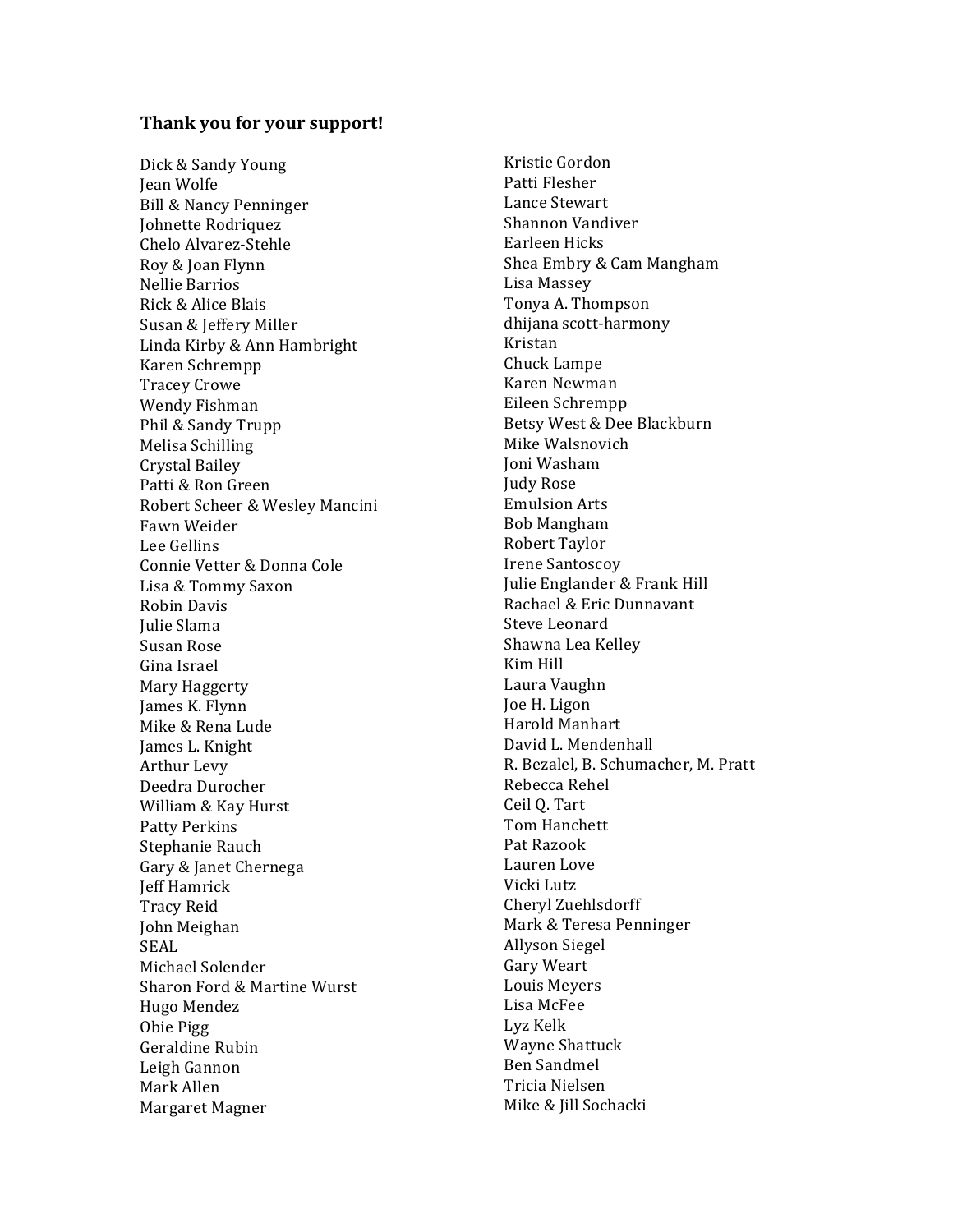Dee Kimberly Tom!Scott Margaret G. Skinner Tom!Neff Judy Rayborn Mark Sol Alice & Emmett Byrd David!Spitzman Steve Saxon Diedre Grubb Kim!Guercio Eric!Laursen Beverly!Brown Suzanne Mielke Melissa Booker Carolina School of Broadcasting Lisa Picone Beverly!Vaughn The Waifs Jenny Pirc Larry!Doyle Lanie Dornier Larry!DeLeon Joan!Zimmerman April!Halprin!Wayland Grady!Garrison Beth!Arcilesi Joel!Blackwelder Robert!Garner Suzanne Colwell Jean & Fred Bailey Joanne Schmidt Steve Swicegood Tom!Cavanaugh Barbara H. Gray Walter Petrule Rachelle Jay Duplass Pam!Aiken John!Morris Danny Raines Dana!Reynolds Michael Sheehan Pam Young & Claudia Craig Mark Thornberry Shay!Merritt Deborah!Ross Todd Jack Burke Dan Rossi

Will Davis Nancy!Wenger Marnie Adkins Camilla!Wilson Brett & Michelle Schmerge Linda Midgett Otzenberger Gina Forsyth Ioni & Ken Webster Ed Hutchins Brandon!Falls Joe Lamp'l Mary!Ann!Kowalczyk Elaine Isenberg Julia Isenberg Cheryl Feeney Todd!Serdula Andree Sharrieff Randy Fulp Pat!Manak Debbie Block Joel A. Siegel Neha & Vikram Bhalla Teri!Keiser Jennifer Sibole Doug Brantley William & Claire Breen Steven Sandick Billy!DeMarco Cathy & David McNeish Laurie!Garrison Mike McGuffin Tom!Weber Charles Shedd Michael McCoy Mary Tribble Lisa Frison **Matt Burrows** Kathleen Llewellyn Connie Joy Nancy!Oey Robin!Warren Pam!Krueger Tay Hoyle & Vickie Genfan Caleb Klauder Beverly!Houser Laura Foust Jim Lay Timothy J. Fees Mark!Barroso Stan Markovitz & Dottye Burt